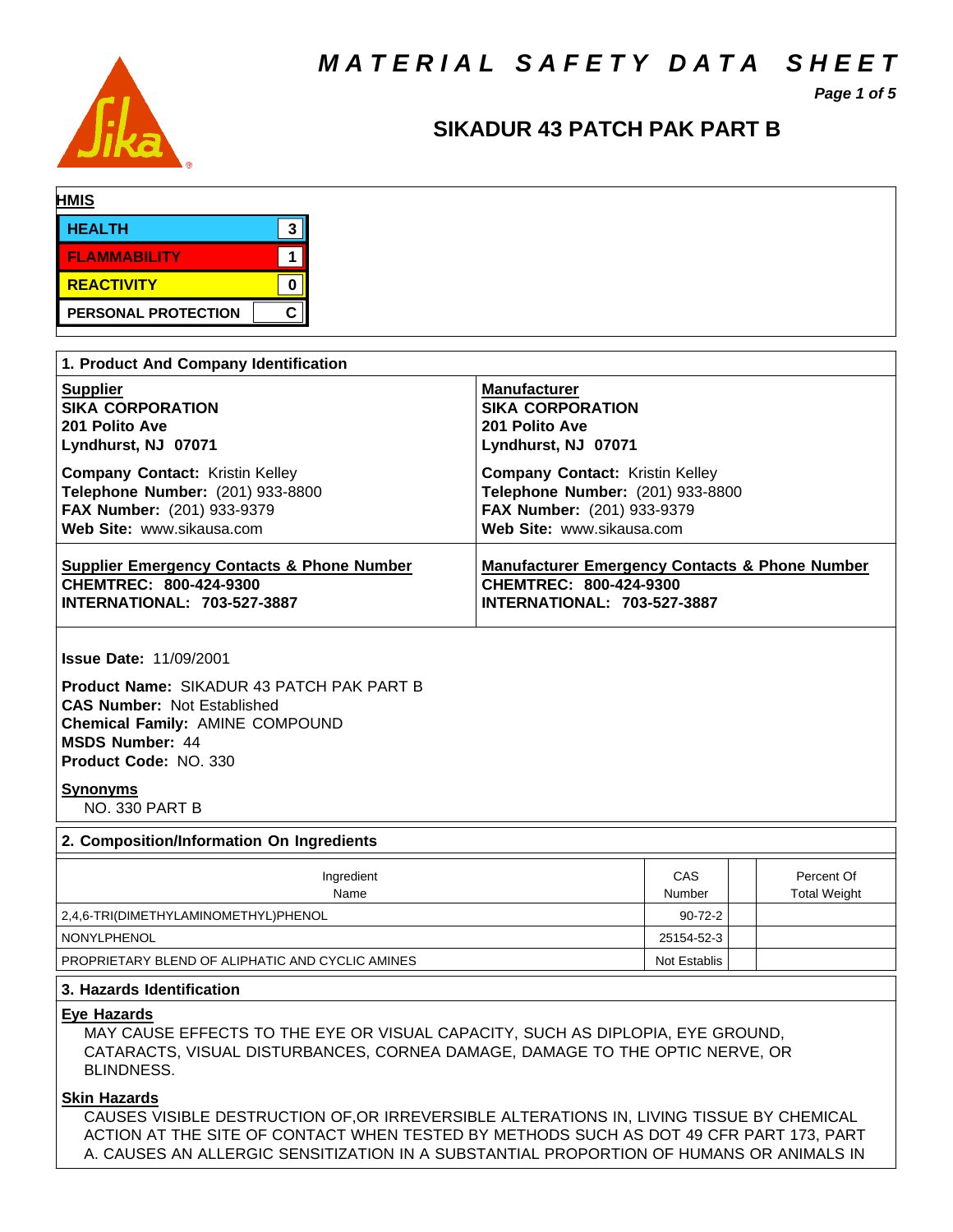# *M A T E R I A L S A F E T Y D A T A S H E E T Page 2 of 5*

# **SIKADUR 43 PATCH PAK PART B**

### **3. Hazards Identification - Continued**

## **Skin Hazards - Continued**

NORMAL TISSUE AFTER REPEATED EXPOSURES.

### **Ingestion Hazards**

NOT NORMALLY INGESTED

## **Inhalation Hazards**

May cause nose, throat, and lung irritation.

### **4. First Aid Measures**

### **Eye**

RINSE EYES THOROUGHLY WITH WATER FOR AT LEAST 15 MINUTES. CONSULT PHYSICIAN.

### **Skin**

WASH SKIN THOROUGHLY WITH SOAP AND WATER. REMOVE CONTAMINATED CLOTHING.IF SYMPTOMS PERSIST CONSULT PHYSICIAN.

### **Ingestion**

DILUTE WITH WATER. DO NOT INDUCE VOMITING. CONSULT PHYSICIAN.

### **Inhalation**

REMOVE TO FRESH AIR. IF BREATHING HAS STOPPED, INSTITUTE ARTIFICIAL RESPIRATION. CONSULT WITH PHYSICIAN.

### **5. Fire Fighting Measures**

**Flash Point:** 220 °F **Flash Point Method:** COC **Autoignition Point:** N/AV °F **Flammability Class:** NCMB **Lower Explosive Limit:** N/AV **Upper Explosive Limit:** N/AV

### **Fire And Explosion Hazards**

NONE KNOWN

### **Extinguishing Media**

In case of fire, use water spray (fog) foam, dry chemical, or CO2.

### **Fire Fighting Instructions**

Firefighters should wear self-contained breathing apparatus and full protective gear.

### **6. Accidental Release Measures**

CONTAIN SPILL AND COLLECT WITH ABSORBENT MATERIAL. SHOVEL INTO CLOSABLE CONTAINERS. AVOID CONTACT.

### **7. Handling And Storage**

### **Handling And Storage Precautions**

STORE IN A COOL AREA.KEEP CONTAINERS TIGHTLY CLOSED.

# **Work/Hygienic Practices**

Use good personal hygiene.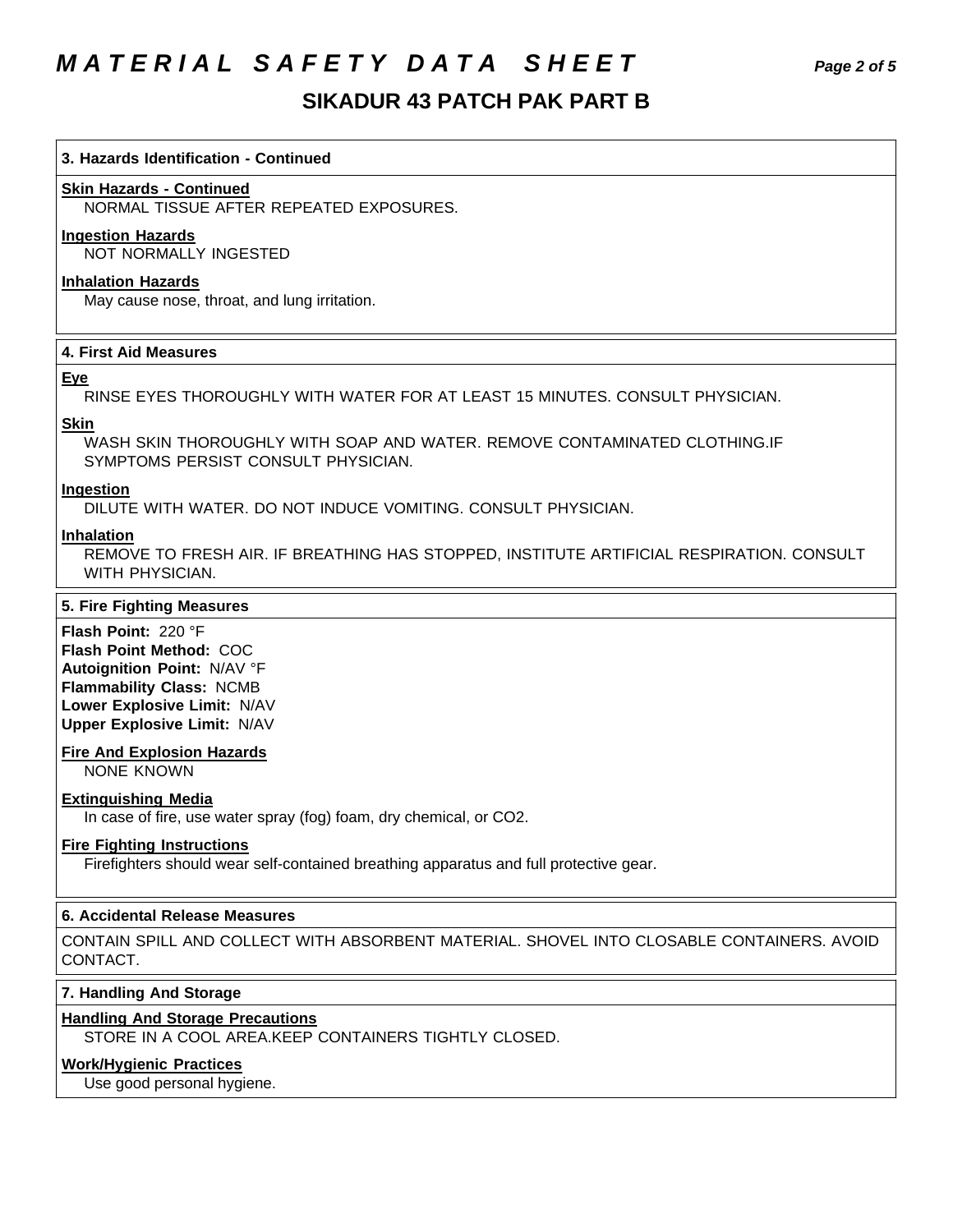# *M A T E R I A L S A F E T Y D A T A S H E E T Page 3 of 5*

# **SIKADUR 43 PATCH PAK PART B**

| 8. Exposure Controls/Personal Protection                                                                                                                                                                                                                                                                        |  |  |  |  |
|-----------------------------------------------------------------------------------------------------------------------------------------------------------------------------------------------------------------------------------------------------------------------------------------------------------------|--|--|--|--|
| <b>Engineering Controls</b><br>Use with adequate general and local exhaust ventilation.                                                                                                                                                                                                                         |  |  |  |  |
| <b>Eye/Face Protection</b><br>Safety glasses with side shields or goggles.                                                                                                                                                                                                                                      |  |  |  |  |
| <b>Skin Protection</b><br>Chemical-resistant gloves. Lab coat or other work clothing. Launder before reuse.                                                                                                                                                                                                     |  |  |  |  |
| <b>Respiratory Protection</b><br>In areas where the P.E.L.s are exceeded, use a properly fitted NIOSH-approved respirator.                                                                                                                                                                                      |  |  |  |  |
| <b>Ingredient(s) - Exposure Limits</b><br>2,4,6-TRI(DIMETHYLAMINOMETHYL)PHENOL<br>OSHA PEL/TWA: 5 PPM<br>PROPRIETARY BLEND OF ALIPHATIC AND CYCLIC AMINES<br><b>OSHA N/E</b><br><b>ACGIH N/E</b><br>NTP N/AP<br><b>IARC N/AP</b>                                                                                |  |  |  |  |
| 9. Physical And Chemical Properties                                                                                                                                                                                                                                                                             |  |  |  |  |
| <b>Appearance</b><br>YELLOW/AMBER LIQUID                                                                                                                                                                                                                                                                        |  |  |  |  |
| Odor<br><b>AMINE ODOR</b>                                                                                                                                                                                                                                                                                       |  |  |  |  |
| <b>Chemical Type: Mixture</b><br><b>Physical State: Liquid</b><br>Melting Point: N/AV °F<br>Boiling Point: N/AV °F<br>Specific Gravity: 1.98<br>Percent Volatiles: N/AV<br>Packing Density: 8.19#/GAL<br>Vapor Pressure: N/AV<br>Vapor Density: >AIR<br>Solubility: N/AV<br>Evaporation Rate: SLOWER THAN ETHER |  |  |  |  |
| 10. Stability And Reactivity                                                                                                                                                                                                                                                                                    |  |  |  |  |
| <b>Stability: STABLE</b><br>Hazardous Polymerization: WILL NOT OCCUR                                                                                                                                                                                                                                            |  |  |  |  |
| <b>Conditions To Avoid (Stability)</b><br>NONE KNOWN.                                                                                                                                                                                                                                                           |  |  |  |  |
| <b>Incompatible Materials</b><br>STRONG ACIDS AND OXIDIZING AGENTS                                                                                                                                                                                                                                              |  |  |  |  |
| <b>Hazardous Decomposition Products</b><br>NITROGEN OXIDES, CO, CO2                                                                                                                                                                                                                                             |  |  |  |  |
| <b>Conditions To Avoid (Polymerization)</b><br>EXOTHERM WHEN CURING IN MASS.                                                                                                                                                                                                                                    |  |  |  |  |
|                                                                                                                                                                                                                                                                                                                 |  |  |  |  |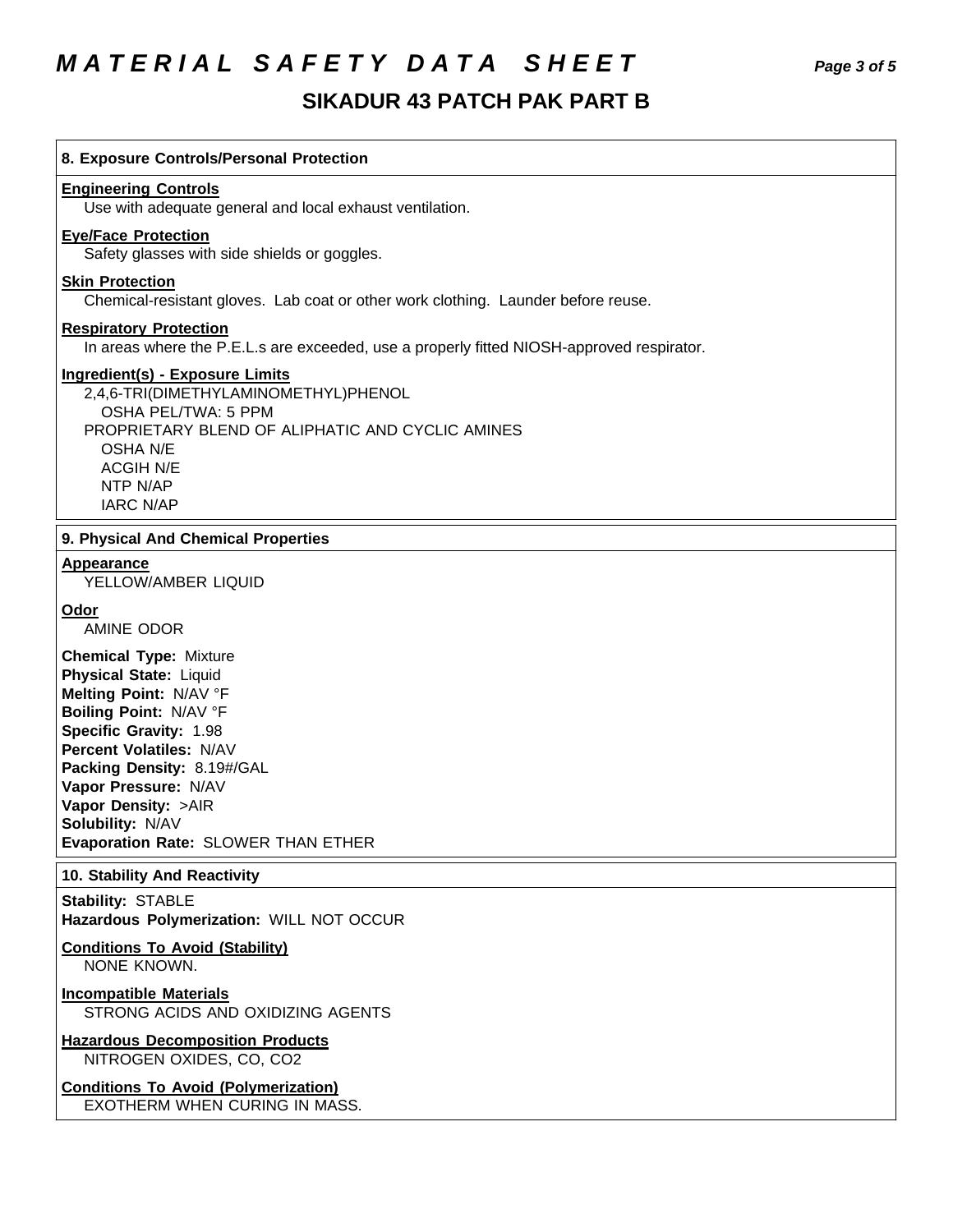# *M A T E R I A L S A F E T Y D A T A S H E E T Page 4 of 5*

# **SIKADUR 43 PATCH PAK PART B**

### **11. Toxicological Information**

## **Conditions Aggravated By Exposure**

ASTHMA TYPE CONDITIONS, CHRONIC BRONCHITIS AND OTHER CHRONIC RESPIRATORY CONDITIONS. RECURRENT SKIN ECZEMA. PRESENSITIZATION TO PRODUCT.

### **12. Ecological Information**

No Data Available...

### **13. Disposal Considerations**

Dispose in accordance with applicable federal, state and local government regulations.

### **14. Transport Information**

### **Proper Shipping Name**

CORROSIVE LIQUID N.O.S. (AMINES) (Marine Pollutant - Nonyl Phenol)

### **Hazard Class**

8, PG II

### **DOT Identification Number**

UN1760

## **DOT Shipping Label**

Marine Pollutant

### **Additional Shipping Paper Description**

ADDITIONAL MARKING: MARINE POLLUTANT

## **15. Regulatory Information**

### **U.S. Regulatory Information**

All ingredients of this product are listed or are excluded from listing under the U.S. Toxic Substances Control Act (TSCA) Chemical Substance Inventory.

#### **SARA Hazard Classes**

Acute Health Hazard

# **SARA Section 313 Notification**

This product does not contain any ingredients regulated under Section 313 of the Emergency Planning and Community Right-To-Know Act of 1986 or 40 CFR 372.

### **Ingredient(s) - State Regulations**

NONYLPHENOL Pennsylvania - Workplace Hazard Massachusetts - Hazardous Substance

## **16. Other Information**

**HMIS Rating Health:** 3 **Fire:** 1 **Reactivity:** 0

**PPE:** C

### **Disclaimer**

The data in this Material Safety Data Sheet relates only to the specific material herein and does not relate to use in combination with any other materialor in any process. The information set forth herein is based on technical da ta that Sika believes to be reliable as of the date hereof. Since conditions of use are outside our control, we make no